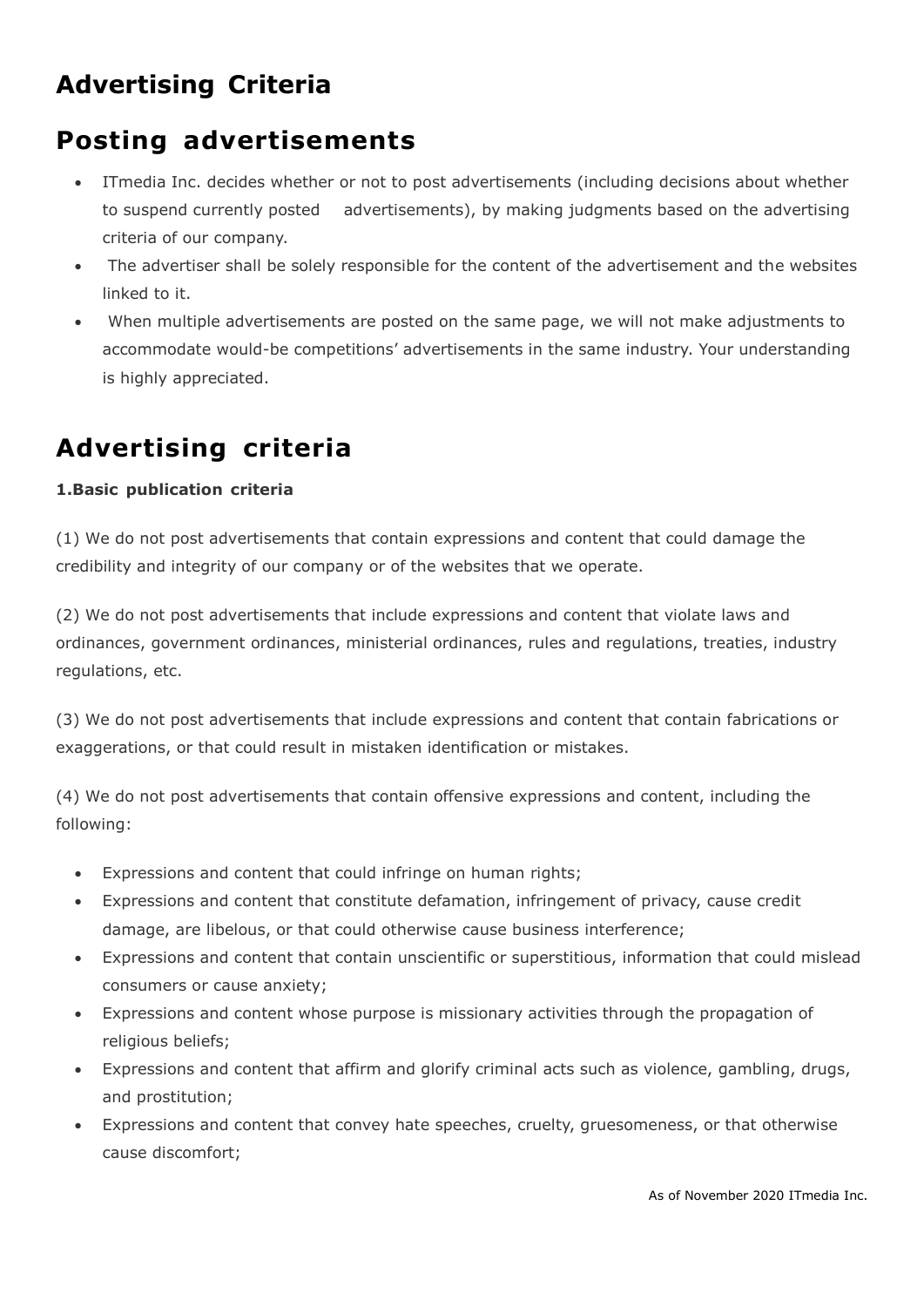- Expressions and content that is sexually explicit, obscene, or that could constitute sexual harassment;
- Expressions and content that could disturb social morals or trigger crimes;
- Expressions and content that could significantly entice people to engage in acts of gambling and speculation.

(5) We do not post advertisements that contain expressions and content that could confuse consumers.

(6) We do not post advertisements containing expressions and content that could be using the names images, photographs, speeches, trademarks, or copyrights of organizations or individuals without permission, or that could otherwise infringe on said entities rights.

(7) We do not post advertisements where, as regards the content of an advertisement and any website to which it is linked, the operator is unknown, or where the location of responsibility for an advertisement is not clear.

(8) In addition, we do not post advertisements that contain expressions or content that we judge to be inappropriate.

(9) We do not post advertisements for personal sites.

#### **2. Suspension of advertisements**

(1) ITmedia may suspend an advertisement if any of the following events occur after it is posted. In addition, ITmedia is not held accountable to advertisers

for the suspension of advertisements carried out based on the following items:

- 1. The website linked by an advertisement is a dead link for some reasons that are not attributing to ITmedia;
- 2. A malfunction occurs, such as when the website linked to an advertisement is infected by a virus;
- 3. ITmedia judges that continuing the publication of an advertisement could result in damage to a third party or to ITmedia, or could damage the credibility of a third party or of ITmedia;
- 4. ITmedia judges after an advertisement is posted that the content of the advertisement violates the company's advertising criteria due to changes in laws and ordinances, industry regulations, or other such rules;
- 5. ITmedia judges that an advertisement violates the company's advertising criteria.

(2) Based on the aforementioned paragraph (1), the advertiser shall not be exempt from the requirement of paying advertising fees incurred during the period of suspension.